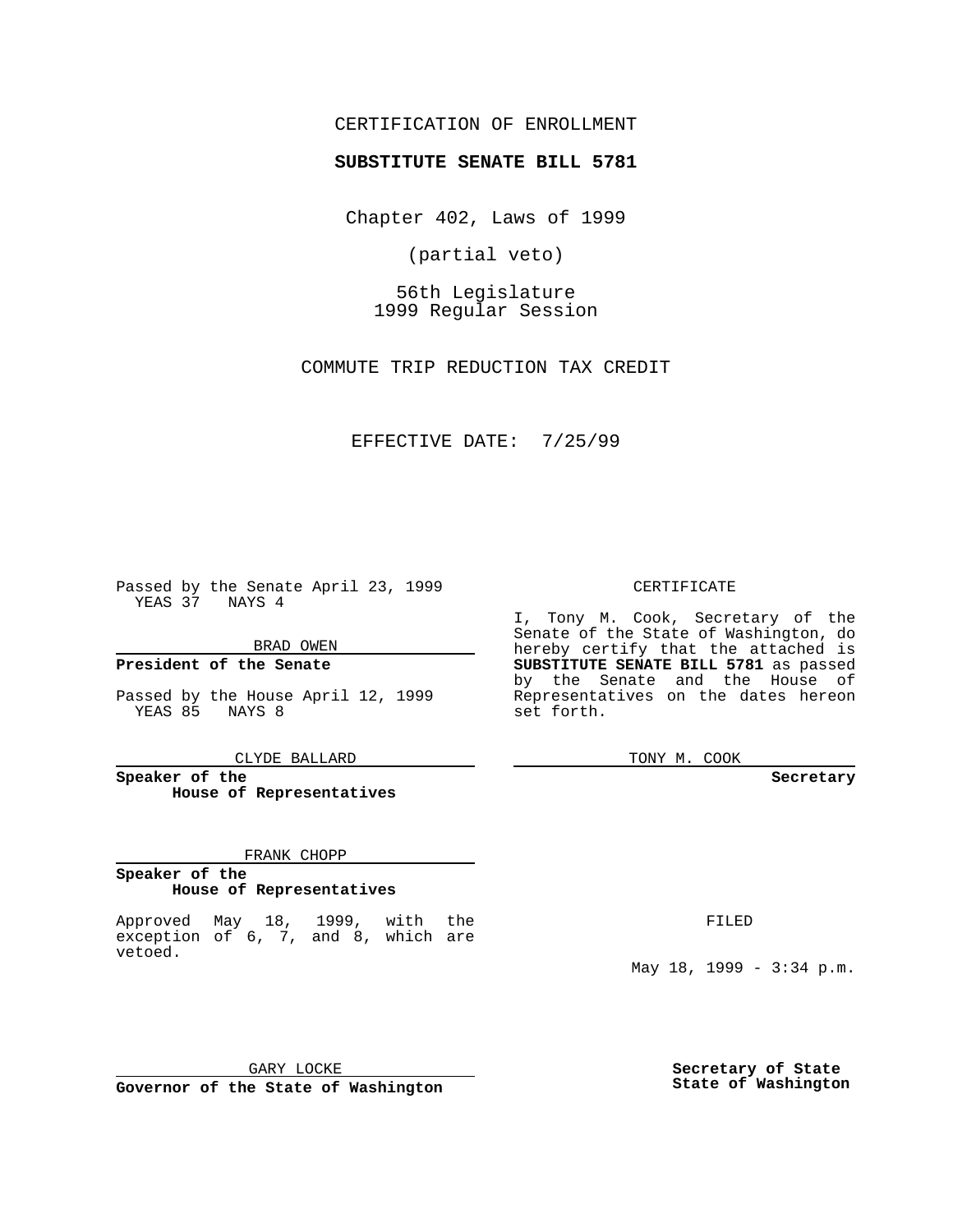## **SUBSTITUTE SENATE BILL 5781** \_\_\_\_\_\_\_\_\_\_\_\_\_\_\_\_\_\_\_\_\_\_\_\_\_\_\_\_\_\_\_\_\_\_\_\_\_\_\_\_\_\_\_\_\_\_\_

\_\_\_\_\_\_\_\_\_\_\_\_\_\_\_\_\_\_\_\_\_\_\_\_\_\_\_\_\_\_\_\_\_\_\_\_\_\_\_\_\_\_\_\_\_\_\_

### AS AMENDED BY THE HOUSE

Passed Legislature - 1999 Regular Session

#### **State of Washington 56th Legislature 1999 Regular Session**

**By** Senate Committee on Transportation (originally sponsored by Senators Eide, Swecker, Fraser and Costa; by request of Department of Ecology)

Read first time 03/08/99.

 AN ACT Relating to the commute trip reduction tax credit; amending RCW 82.04.4453, 82.16.048, 82.04.4454, 82.16.049, and 82.44.180; amending 1996 c 128 s 7 (uncodified); amending 1996 c 128 s 6 (uncodified); providing an effective date; and declaring an emergency.

5 BE IT ENACTED BY THE LEGISLATURE OF THE STATE OF WASHINGTON:

6 **Sec. 1.** RCW 82.04.4453 and 1996 c 128 s 1 are each amended to read 7 as follows:

 (1)(a) Employers in this state who are taxable under this chapter and provide financial incentives to their employees for ride sharing, for using public transportation, or for using nonmotorized commuting 11 before June 30,  $((2000))$  2006, shall be allowed a credit for amounts paid to or on behalf of employees for ride sharing in vehicles carrying two or more persons, for using public transportation, or for using nonmotorized commuting, not to exceed sixty dollars per employee per year. The credit shall be equal to the amount paid to or on behalf of each employee multiplied by fifty percent, but may not exceed sixty dollars per employee per year.

18 (b) Property managers who are taxable under this chapter and 19 provide financial incentives to persons employed at a worksite managed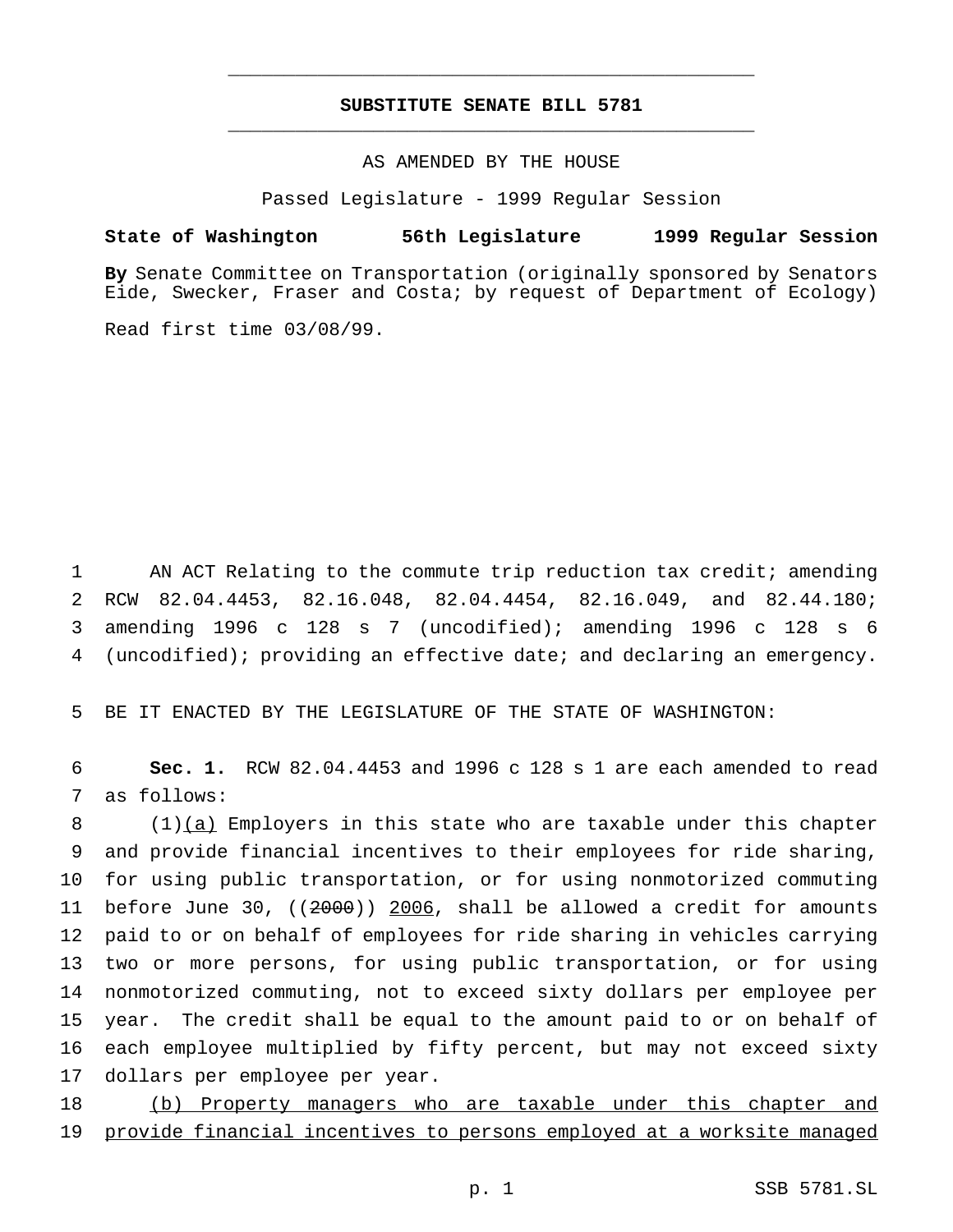1 by the property manager in this state for ride sharing, for using public transportation, or for using nonmotorized commuting before June 30, 2006, shall be allowed a credit for amounts paid to or on behalf of these persons for ride sharing in vehicles carrying two or more persons, for using public transportation, or for using nonmotorized commuting, not to exceed sixty dollars per person per year. A person may not take a credit under this section for amounts claimed for credit 8 by other persons.

 (c) For ride sharing in vehicles carrying two persons, the credit shall be equal to the amount paid to or on behalf of each employee multiplied by thirty percent, but may not exceed sixty dollars per employee per year. The credit may not exceed the amount of tax that would otherwise be due under this chapter.

 (2) Application for tax credit under this chapter may only be made in the form and manner prescribed in rules adopted by the department. (3) The credit shall be taken not more than once quarterly and not less than once annually against taxes due for the same calendar year in which the amounts for which credit is claimed were paid to or on behalf of employees for ride sharing, for using public transportation, or for using nonmotorized commuting and must be claimed by the due date of the last tax return for the calendar year in which the payment is made.

 (4) The director shall on the 25th of February, May, August, and November of each year advise the state treasurer of the amount of credit taken during the preceding calendar quarter ending on the last day of December, March, June, and September, respectively.

 (5) On the first of April, July, October, and January of each year, the state treasurer based upon information provided by the department 28 shall deposit to the general fund a sum equal to the dollar amount of the credit provided under subsection (1) of this section from the air 30 pollution control account ((to the general fund)), the transportation 31 account, and the public transportation systems account. The first draw 32 on reimbursements to the general fund must be from the air pollution 33 control account, and reimbursements must not exceed one and one-half 34 million dollars in any calendar year for the tax credits claimed under RCW 82.04.4453 and 82.16.048. Reimbursements to the general fund in 36 excess of that amount drawn from the air pollution control account must 37 be drawn, subject to appropriation, in equal amounts from the 38 transportation account and the public transportation systems account;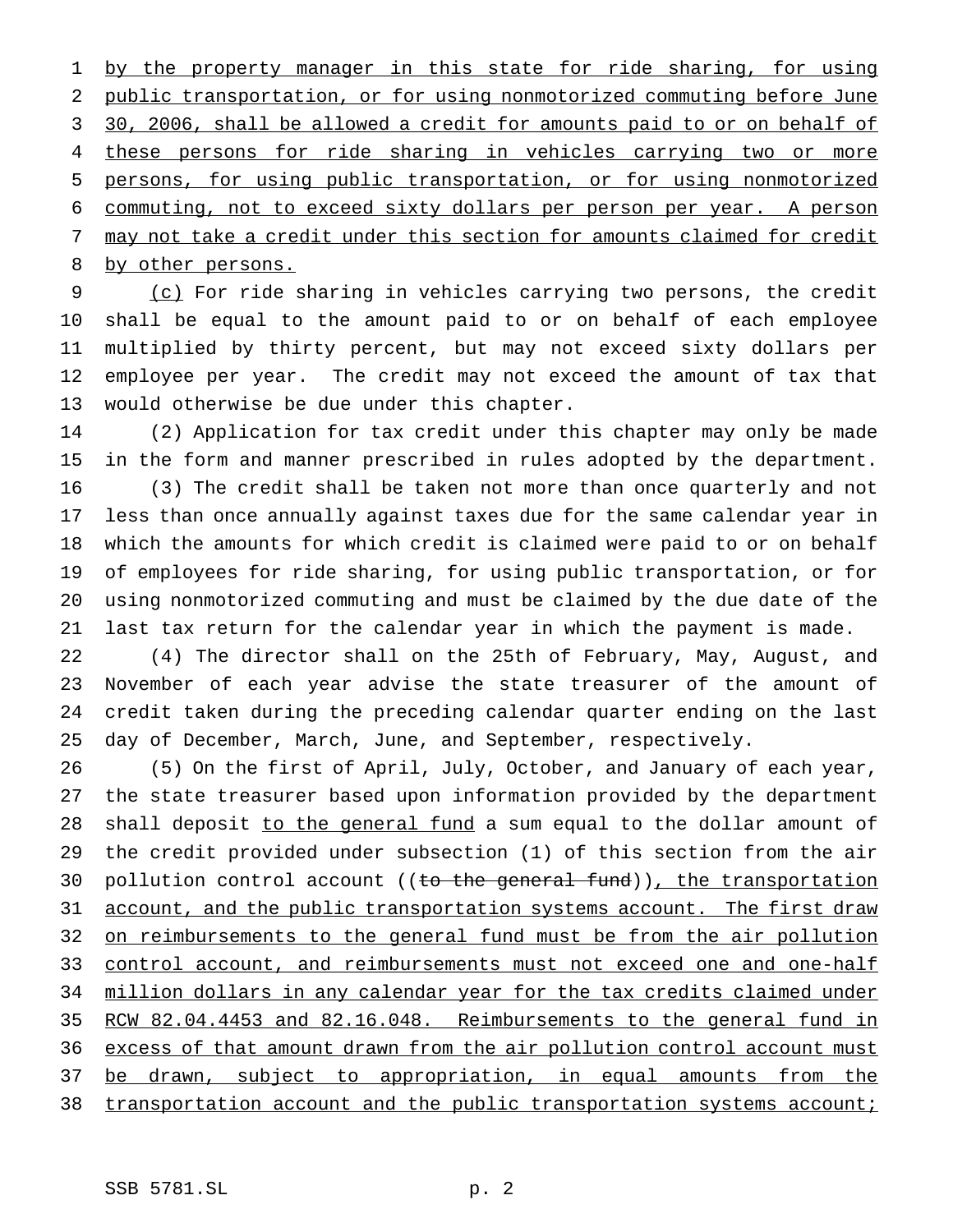1 but in no case may those amounts exceed three hundred seventy-five thousand dollars from each account in any calendar year.

 (6) The commute trip reduction task force shall determine the effectiveness of this tax credit as part of its ongoing evaluation of 5 the commute trip reduction law and report ((no later than December 1,  $6 + 1997,$ ) to the legislative transportation committee and to the fiscal committees of the house of representatives and the senate. The report shall include information on the amount of tax credits claimed to date 9 and recommendations on future funding for the tax credit program. The 10 report shall be incorporated into the recommendations required in RCW 70.94.537(5).

 (7) Any person who knowingly makes a false statement of a material fact in the application for a credit under subsection (1) of this section is guilty of a gross misdemeanor.

 (8) A person may not receive credit for amounts paid to or on behalf of the same employee under both this section and RCW 82.16.048.

 **Sec. 2.** RCW 82.16.048 and 1996 c 128 s 3 are each amended to read as follows:

 $(1)(a)$  Employers in this state who are taxable under this chapter and provide financial incentives to their employees for ride sharing, for using public transportation, or for using nonmotorized commuting before June 30, ((2000)) 2006, shall be allowed a credit for amounts paid to or on behalf of employees for ride sharing in vehicles carrying two or more persons, for using public transportation, or for using nonmotorized commuting, not to exceed sixty dollars per employee per year. The credit shall be equal to the amount paid to or on behalf of each employee multiplied by fifty percent, but may not exceed sixty dollars per employee per year.

29 (b) Property managers who are taxable under this chapter and provide financial incentives to persons employed at a worksite managed 31 by the property manager in this state for ride sharing, for using public transportation, or for using nonmotorized commuting before June 30, 2006, shall be allowed a credit for amounts paid to or on behalf of these persons for ride sharing in vehicles carrying two or more persons, for using public transportation, or for using nonmotorized commuting, not to exceed sixty dollars per person per year. A person may not take a credit under this section for amounts claimed for credit by other persons.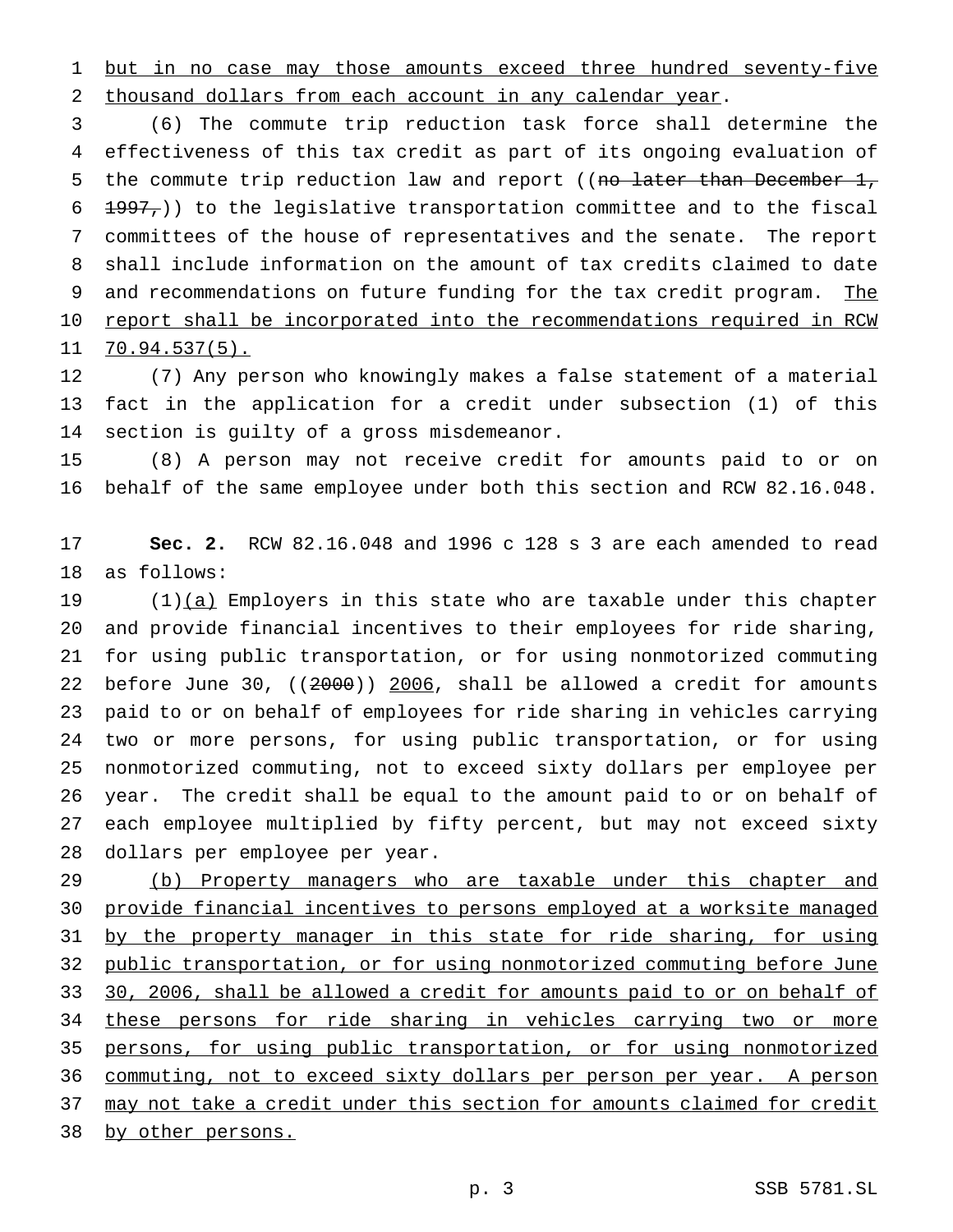(c) For ride sharing in vehicles carrying two persons, the credit shall be equal to the amount paid to or on behalf of each employee multiplied by thirty percent, but may not exceed sixty dollars per employee per year. The credit may not exceed the amount of tax that would otherwise be due under this chapter.

 (2) Application for tax credit under this chapter may only be made in the form and manner prescribed in rules adopted by the department.

 (3) The credit shall be taken not more than once quarterly and not less than once annually against taxes due for the same calendar year in which the amounts for which credit is claimed were paid to or on behalf of employees for ride sharing, for using public transportation, or for using nonmotorized commuting and must be claimed by the due date of the last tax return for the calendar year in which the payment is made.

 (4) The director shall on the 25th of February, May, August, and November of each year advise the state treasurer of the amount of credit taken during the preceding calendar quarter ending on the last day of December, March, June, and September, respectively.

 (5) On the first of April, July, October, and January of each year, the state treasurer based upon information provided by the department 20 shall deposit to the general fund a sum equal to the dollar amount of the credit provided under subsection (1) of this section from the air 22 pollution control account ((to the general fund)), the transportation 23 account, and the public transportation systems account. The first draw 24 on reimbursements to the general fund must be from the air pollution 25 control account, and reimbursements must not exceed one and one-half million dollars in any calendar year for the tax credits claimed under RCW 82.04.4453 and 82.16.048. Reimbursements to the general fund in 28 excess of that amount drawn from the air pollution control account must 29 be drawn, subject to appropriation, in equal amounts from the 30 transportation account and the public transportation systems account; 31 but in no case may those amounts exceed three hundred seventy-five 32 thousand dollars from each account in any calendar year.

 (6) The commute trip reduction task force shall determine the effectiveness of this tax credit as part of its ongoing evaluation of 35 the commute trip reduction law and report ((no later than December 1,  $\left(\frac{1997}{7}\right)$  to the legislative transportation committee and to the fiscal committees of the house of representatives and the senate. The report shall include information on the amount of tax credits claimed to date 39 and recommendations on future funding for the tax credit program. The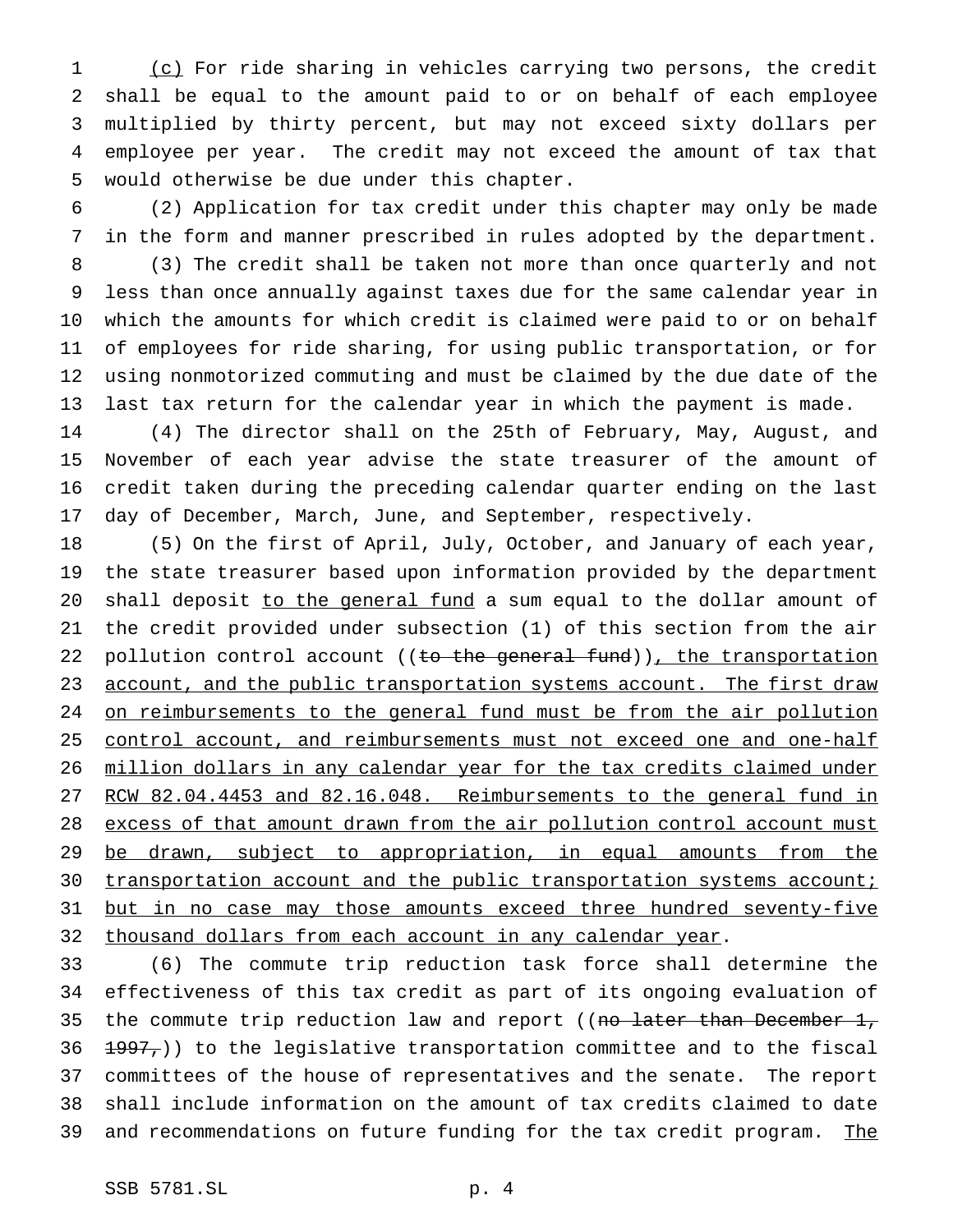1 report shall be incorporated into the recommendations required in RCW  $2, 70.94.537(5)$ .

 (7) Any person who knowingly makes a false statement of a material fact in the application for a credit under subsection (1) of this section is guilty of a gross misdemeanor.

 (8) A person may not receive credit for amounts paid to or on behalf of the same employee under both this section and RCW 82.04.4453.

 **Sec. 3.** RCW 82.04.4454 and 1996 c 128 s 2 are each amended to read as follows:

 (1) The department shall keep a running total of all credits granted under RCW 82.04.4453 and 82.16.048 during each calendar year, and shall disallow any credits that would cause the tabulation for any 13 calendar year to exceed ((one)) two million ((five)) two hundred 14 twenty-five thousand dollars, or the amount provided from the air pollution control account and the appropriations from the 16 transportation account and the public transportation systems account, whichever is less.

18 (2) No ((employer shall be)) person is eligible for tax credits under RCW 82.04.4453 and 82.16.048 in excess of one hundred thousand dollars in any calendar year.

21 (3) No ((employer shall be)) person is eligible for tax credits under RCW 82.04.4453 in excess of the amount of tax that would otherwise be due under this chapter.

 (4) No portion of an application for credit disallowed under this section may be carried back or carried forward.

 **Sec. 4.** RCW 82.16.049 and 1996 c 128 s 4 are each amended to read as follows:

 (1) The department shall keep a running total of all credits granted under RCW 82.04.4453 and 82.16.048 during each calendar year, and shall disallow any credits that would cause the tabulation for any 31 calendar year to exceed ((<del>one</del>)) <u>two</u> million ((<del>five</del>)) two hundred 32 twenty-five thousand dollars, or the amount provided from the air pollution control account and the appropriations from the 34 transportation account and the public transportation systems account, whichever is less.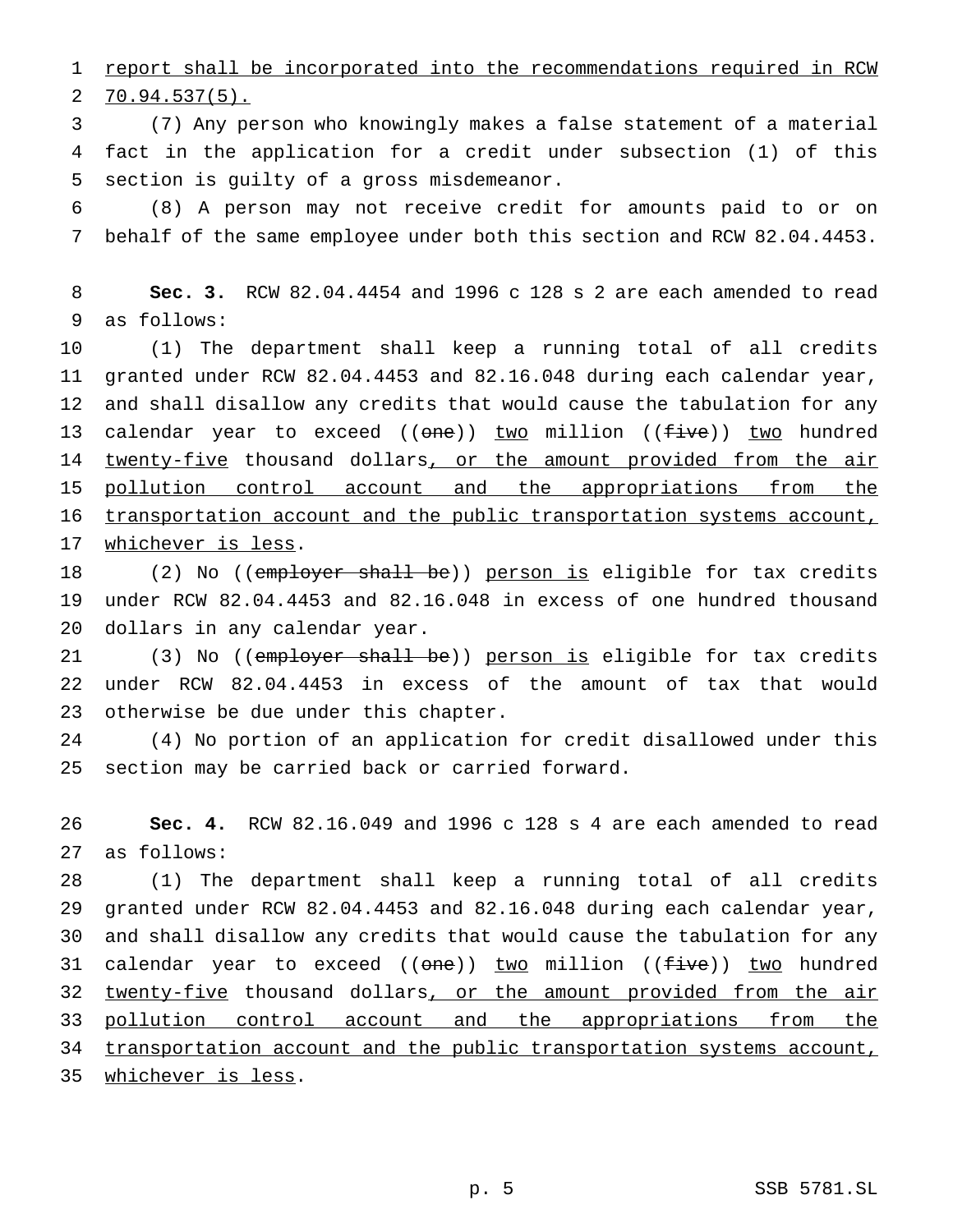1 (2) No ((employer shall be)) person is eligible for tax credits under RCW 82.04.4453 and 82.16.048 in excess of one hundred thousand dollars in any calendar year.

 (3) No ((employer shall be)) person is eligible for tax credits under RCW 82.16.048 in excess of the amount of tax that would otherwise be due under this chapter.

 (4) No portion of an application for credit disallowed under this section may be carried back or carried forward.

 **Sec. 5.** RCW 82.44.180 and 1998 c 321 s 41 (Referendum Bill No. 49) are each amended to read as follows:

 (1) The transportation fund is created in the state treasury. Revenues under RCW 82.44.110 and 82.50.510 shall be deposited into the fund as provided in those sections.

 Moneys in the fund may be spent only after appropriation. Expenditures from the fund may be used only for transportation purposes and activities and operations of the Washington state patrol not directly related to the policing of public highways and that are not authorized under Article II, section 40 of the state Constitution.

19 (2) ((There is hereby created the central Puget Sound public 20 transportation account within the transportation fund. Moneys deposited into the account under RCW 82.44.150(2)(b) shall be appropriated to the transportation improvement board and allocated by the transportation improvement board to public transportation projects 24 within the region from which the funds are derived, solely for:

 $(a)$  Planning;

26 (b) Development of capital projects;

27 (c) Development of high capacity transportation systems as defined 28 in RCW 81.104.015;

29 (d) Development of high occupancy vehicle lanes and related facilities as defined in RCW 81.100.020; and

 (e) Public transportation system contributions required to fund projects under federal programs and those approved by the 33 transportation improvement board from other fund sources.

 $(34 + (3))$ ) There is hereby created the public transportation systems account within the transportation fund. Moneys deposited into the 36 account under RCW  $82.44.150(2)$  (b) and (c) shall be appropriated to the transportation improvement board and allocated by the transportation improvement board to public transportation projects submitted by the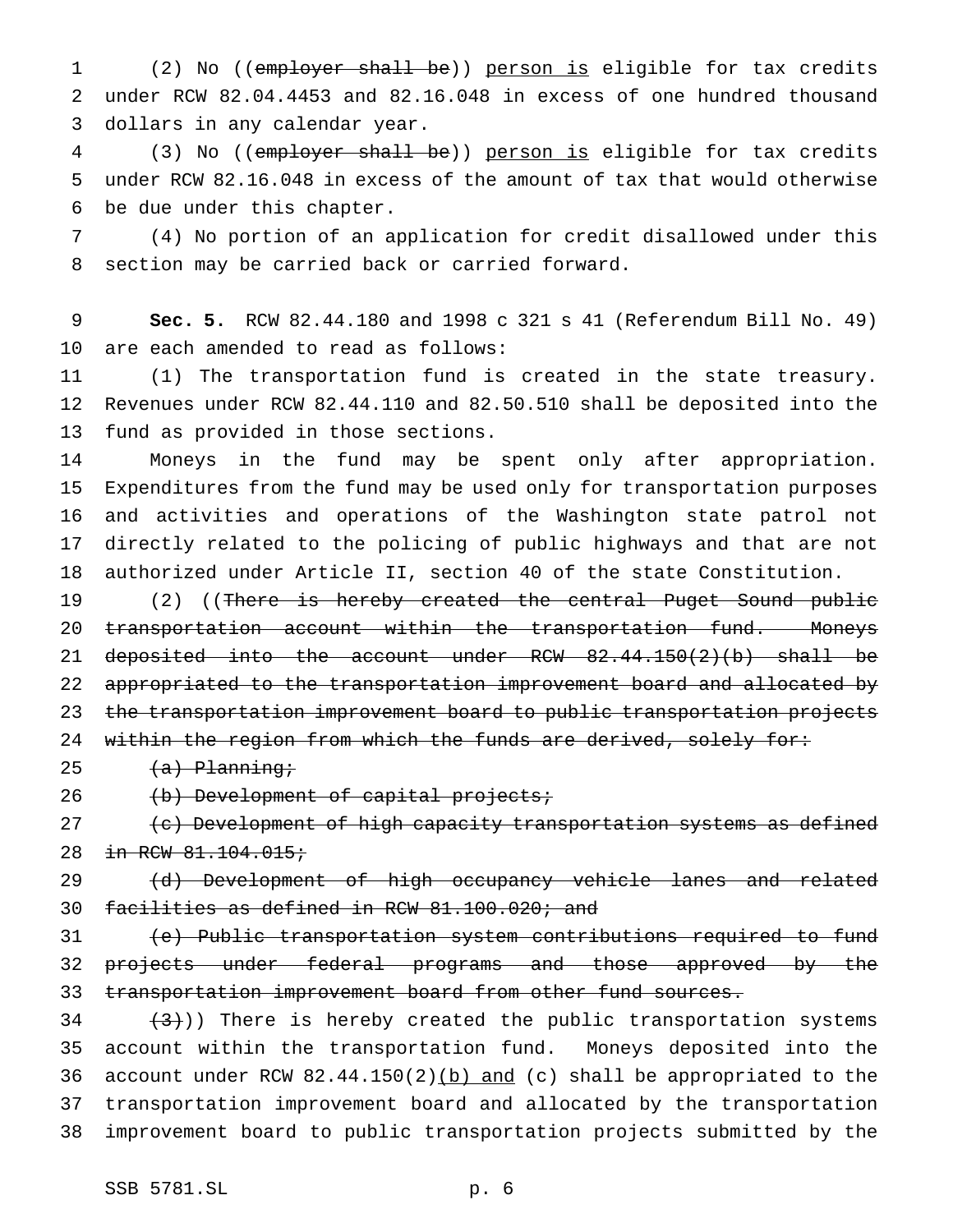1 public transportation systems ((from which the funds are derived)) as defined by chapters 36.56, 36.57, and 36.57A RCW and RCW 35.84.060 and 3 81.112.030, and the Washington state ferry system, solely for: (a) Planning; (b) Development of capital projects; (c) Development of high capacity transportation systems as defined in RCW 81.104.015; (d) Development of high occupancy vehicle lanes and related facilities as defined in RCW 81.100.020; (e) Other public transportation system-related roadway projects on 11 state highways, county roads, or city streets; ((and)) (f) Public transportation system contributions required to fund projects under federal programs and those approved by the 14 transportation improvement board from other fund sources; and 15 (g) Reimbursement to the general fund of tax credits authorized under RCW 82.04.4453 and 82.16.048, subject to appropriation. \*Sec. 6. <sup>1996</sup> <sup>c</sup> <sup>128</sup> <sup>s</sup> <sup>7</sup> (uncodified) is amended to read as follows: 18 (1) This act takes effect July 1, 1996. 19 (2) This act expires December 31, ((2000)) 2006. **\*Sec. 6 was vetoed. See message at end of chapter.** \*Sec. 7. <sup>1996</sup> <sup>c</sup> <sup>128</sup> <sup>s</sup> <sup>6</sup> (uncodified) is amended to read as follows: 22 This act shall expire December 31, ((2000)) 2006. **\*Sec. 7 was vetoed. See message at end of chapter.** 24 \*NEW SECTION. Sec. 8. This act is necessary for the immediate preservation of the public peace, health, or safety, or support of the state government and its existing public institutions and takes effect July 1, 1999. **\*Sec. 8 was vetoed. See message at end of chapter.** Passed the Senate April 23, 1999. Passed the House April 12, 1999. Approved by the Governor May 18, 1999, with the exception of certain items that were vetoed. Filed in Office of Secretary of State May 18, 1999. Note: Governor's explanation of partial veto is as follows: "I am returning herewith, without my approval as to sections 6, 7, and 8, Substitute Senate Bill No. 5781 entitled: "AN ACT Relating to the commute trip reduction tax credit;"

p. 7 SSB 5781.SL